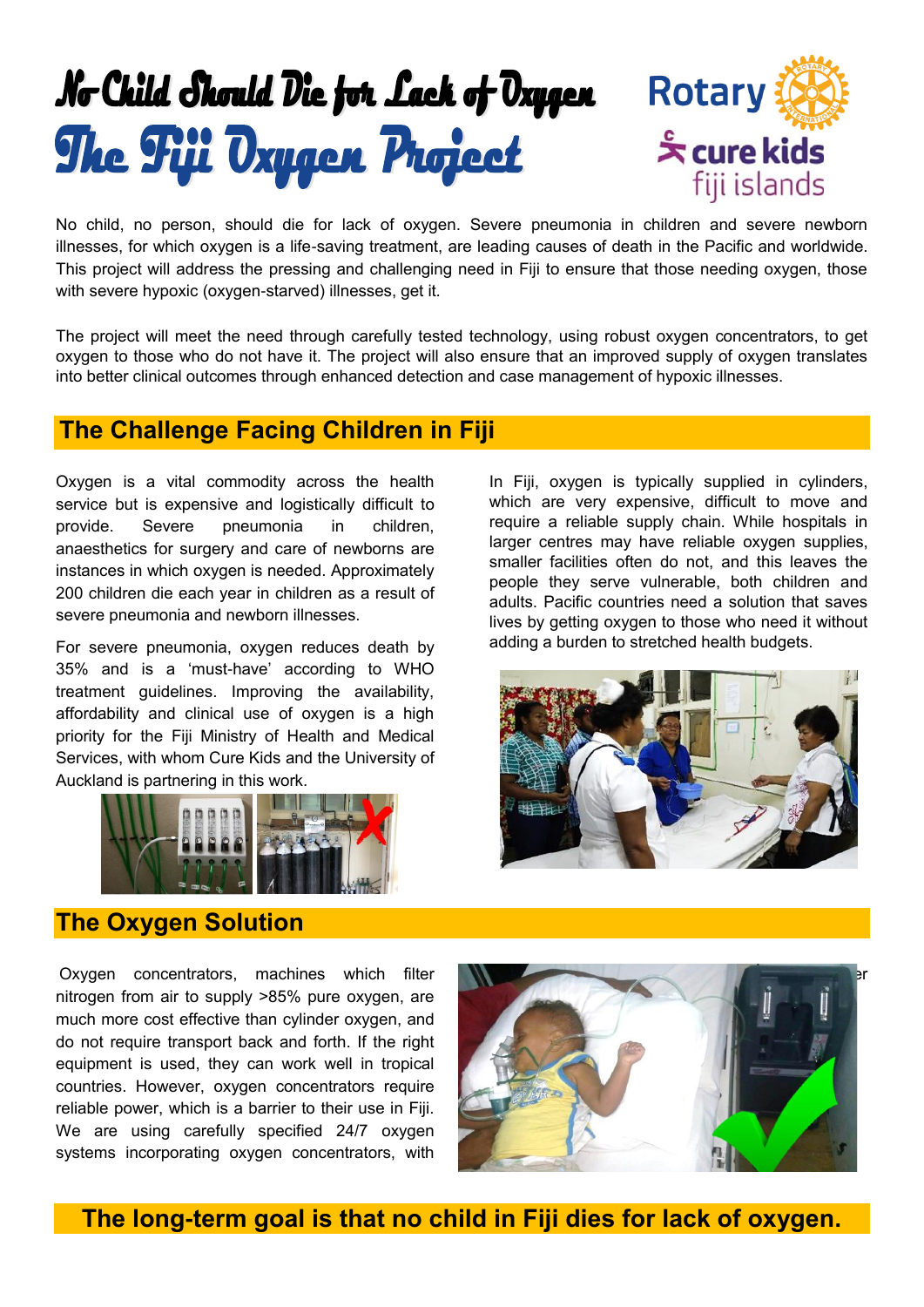

# **The Ultimate Goal**

This programme draws on successful work carried out in Africa by Dr Stephen Howie (University of Auckland) and colleagues, and current pilot work in Fiji at Nausori Health Centre (pictured above, left), Nabouwalu Hospital, and Taveuni Hospital, providing proof of principle.

The solutions being used in this project are highly scalable, and the ultimate goal in view is national coverage to ensure that no communities are left unprotected. Ultimately, we want every child in Fiji to have access to a reliable oxygen supply. The proposal made here is intended to realise the next stage of this vision over 2.5 years, a critical period that will form the bridge between the pilot phase and the successful implementation of a full-scale national programme.

### **Rotary Partnership**

Cure Kids, the Rotary Club of Remuera Inc (International Partner), the Rotary Club of Taveuni (Host Partner), the Fiji Ministry of Health and the University of Auckland have formed a partnership that will enable the Project to be upscaled through support at a club level, in New Zealand and Fiji, and with the support of the Rotary Global Grant Programme. The partnership will deliver on the objective of ensuring that, no child should die for lack of oxygen.

## **The Funding Need**

Parties involved are working to raise (overall) NZD \$650,000 to ensure as many of these units as possible are installed nation-wide in Fiji.

The project is expected to be funded from

| <b>Rotary Global Grant</b><br><b>TOTAL</b> | \$250,000<br>\$650,000 |
|--------------------------------------------|------------------------|
| <b>Rotary District Designated Funds</b>    | \$100,000              |
| Donations                                  | \$300,000              |

## **Key Contacts**

Cure Kids Fiji *Tim Edmonds, General Manager, 021 841 047 tim@curekids.org.nz*

Fiji Ministry of Health *Dr Eric Rafai, Deputy Permanent Secretary Public Health*

University of Auckland *Dr Stephen Howie, Associate Professor*

*Rotary Club of Taveuni Geoffrey Amos, +67 9888 0371 raikivi2@gmail.com*

Rotary Club of Suva *Malini Raghwan, PDG D9920,* +679 999 3541 *mraghwan@gmail.com*

**Rotary Club of Remuera Inc** *rotaryremuera@gmail.com https://rotaryremuera.club/*

*Hon. Peter Salmon, CNZM QC, 021 520 214 prsalmon@xtra.co.nz*

*Roy Austin, CNZM, 021 656 400 roy.austin@northington.co.nz* 

*Professor Emeritus Bob Elliott, CNZM*, *027 292 4177 bob@profelliott.com* 

*Tony Fortune, PDG D9920, 029 915 2405 [tony.fortune@fortunemanning.co.nz](mailto:tony.fortune@fortunemanning.co.nz)*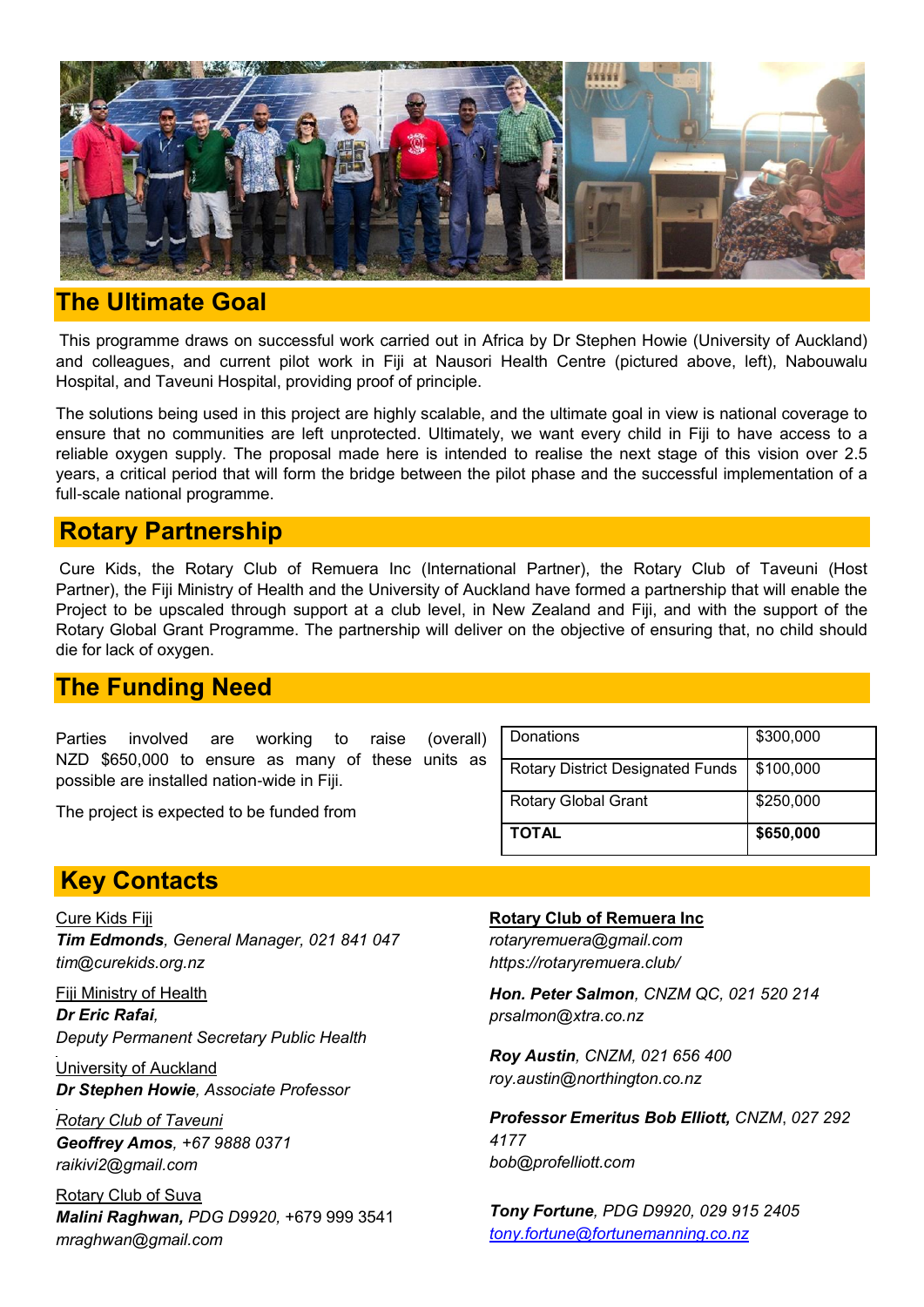

### **The children of Fiji would be most grateful for any contribution you can make.**

### **1. Make a General Donation**

\$200 \$500 \$1,000 \$2,000 Other

# **2. Make a Recognition Donation**

To recognise larger donations plaques are being designed which will be appropriately displayed with the O2 machines.

#### **Levels Range From**

| <b>Plaque</b><br><b>Recognition</b> | <b>Bronze</b> | Silver     | Gold       | Platinum   |
|-------------------------------------|---------------|------------|------------|------------|
| NZD\$                               | $$5,000+$     | $$10,000+$ | $$30,000+$ | $$60,000+$ |

**3. Or…** you may like to link your donation to a specific piece of equipment required to upgrade the oxygen delivery facilities of 11 hospitals and health centres (figures are approximations):

| <b>Equipment</b>                                  | Cost (NZD) | <b>Number</b><br>required |
|---------------------------------------------------|------------|---------------------------|
| Pulse oximeters                                   | \$400      | 20                        |
| Oxygen concentrator                               | \$1,600    | 26                        |
| Customised solar power system                     | \$31,000   | 13                        |
| Turnkey installation for an average health centre | \$45,000   |                           |
| Turnkey installation for large health centre      | \$60,000   |                           |

#### **How to donate**

#### **Internet Banking**

Rotary Club of Remuera Inc. Charitable Trust **02-0256-0043645-31**

Note the following: Payee – *name/organisation* Particulars – *FijiO2Project* Reference – *Donation*

#### **Payment by Cheque**

To be made out to: *Rotary Club of Remuera Inc. Charitable Trust* Posted to: *Fiji O2 Project Committee PO BOX 28-198, Remuera, Auckland 1541*

If you are making a donation by bank transfer, please email your remittance advice to help us reconcile it accordingly.

Donations to this cause made to our club's Charitable Trust would meet New Zealand requirement for tax deductibility.

If you require a receipt for tax purposes or for further information about international donations please get in touch.

> **E: rotaryremuera@gmail.com W: https://rotaryremuera.club/**

**Thank you for your interest in supporting this project.**



**Rotary Club of** Remuera Inc.